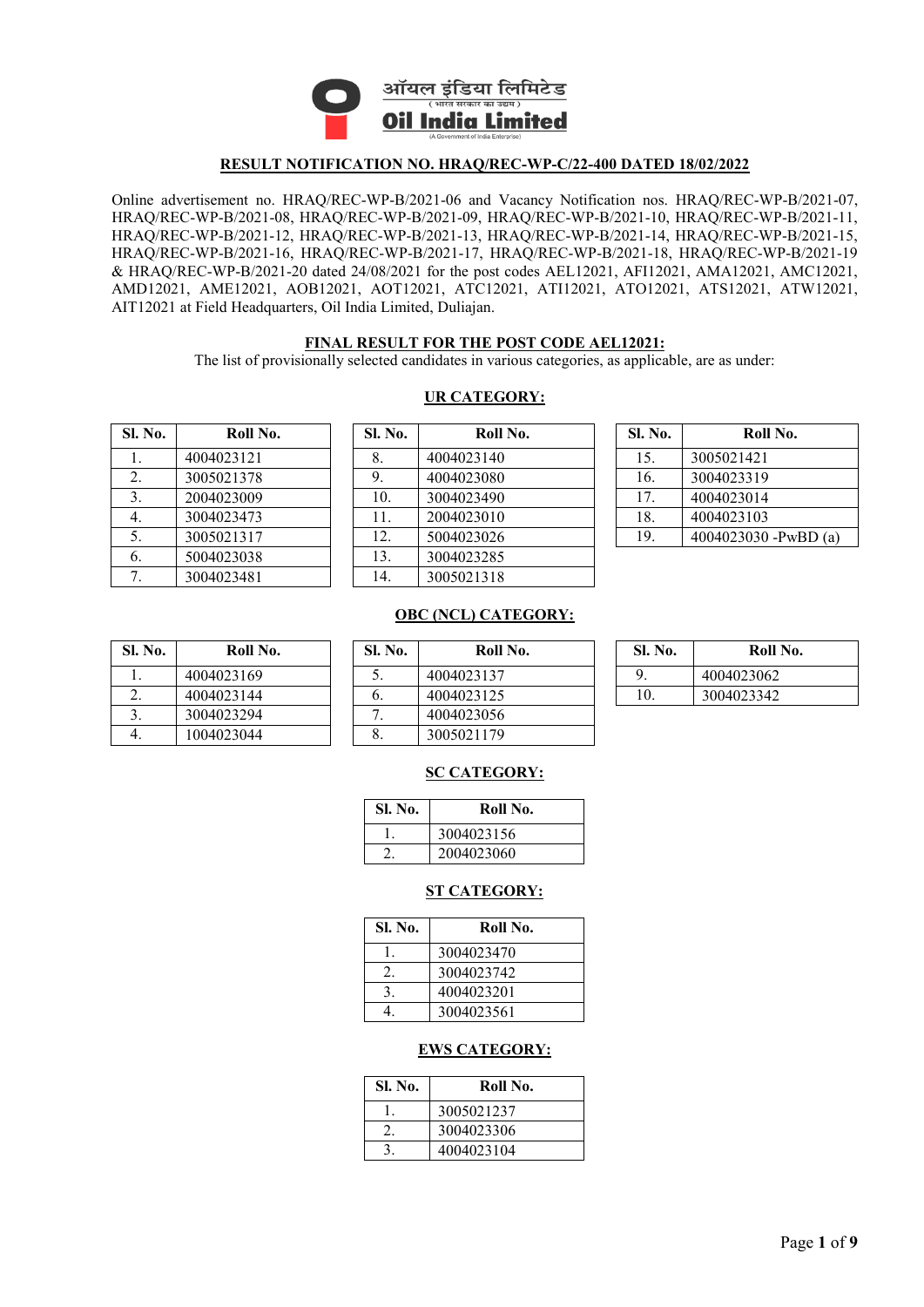#### **FINAL RESULT FOR THE POST CODE AFI12021:**

The list of provisionally selected candidates in various categories, as applicable, are as under:

|  |  | <b>UR CATEGORY:</b> |
|--|--|---------------------|
|  |  |                     |

| Sl. No. | Roll No.   | Sl. No. | Roll       |
|---------|------------|---------|------------|
| 1.      | 3004021156 | 23.     | 2004021007 |
| 2.      | 1004021054 | 24.     | 3004021153 |
| 3.      | 4004021186 | 25.     | 3004021141 |
| 4.      | 3004022320 | 26.     | 4004022020 |
| 5.      | 3004021286 | 27.     | 3004021134 |
| 6.      | 3004021363 | 28.     | 3004022575 |
| 7.      | 3004022589 | 29.     | 3004021601 |
| 8.      | 3004022210 | 30.     | 4004021065 |
| 9.      | 3004022365 | 31.     | 3004021697 |
| 10.     | 3004021450 | 32.     | 1004021040 |
| 11.     | 3004021498 | 33.     | 3003023010 |
| 12.     | 1003023036 | 34.     | 3004021705 |
| 13.     | 1004021094 | 35.     | 3004022496 |
| 14.     | 4004021176 | 36.     | 3004021248 |
| 15.     | 3004021493 | 37.     | 3004022785 |
| 16.     | 3004022549 | 38.     | 1003023071 |
| 17.     | 3004022043 | 39.     | 3004022048 |
| 18.     | 3004021307 | 40.     | 4004021022 |
| 19.     | 4004021074 | 41.     | 1004021058 |
| 20.     | 3004022581 | 42.     | 3004022015 |
| 21.     | 4004021210 | 43.     | 3004021587 |
| 22.     | 3004021034 | 44.     | 1003023097 |

| Sl. No.          | Roll No.   | Sl. No. | Roll No.   | Sl. No. | Roll No.            |
|------------------|------------|---------|------------|---------|---------------------|
| 1.               | 3004021156 | 23.     | 2004021007 | 45.     | 3004022688          |
| 2.               | 1004021054 | 24.     | 3004021153 | 46.     | 3004021618          |
| $\overline{3}$ . | 4004021186 | 25.     | 3004021141 | 47.     | 3004022018          |
| 4.               | 3004022320 | 26.     | 4004022020 | 48.     | 3004021522          |
| 5.               | 3004021286 | 27.     | 3004021134 | 49.     | 3004022275          |
| 6.               | 3004021363 | 28.     | 3004022575 | 50.     | 3004021473          |
| 7.               | 3004022589 | 29.     | 3004021601 | 51.     | 4004021015          |
| 8.               | 3004022210 | 30.     | 4004021065 | 52.     | 4004021106          |
| 9.               | 3004022365 | 31.     | 3004021697 | 53.     | 4004022028          |
| 10.              | 3004021450 | 32.     | 1004021040 | 54.     | 4003023049          |
| 11.              | 3004021498 | 33.     | 3003023010 | 55.     | 4003023135          |
| 12.              | 1003023036 | 34.     | 3004021705 | 56.     | 3004022433          |
| 13.              | 1004021094 | 35.     | 3004022496 | 57.     | 3004022306          |
| 14.              | 4004021176 | 36.     | 3004021248 | 58.     | 3004021650          |
| 15.              | 3004021493 | 37.     | 3004022785 | 59.     | 3004022513          |
| 16.              | 3004022549 | 38.     | 1003023071 | 60.     | 3004022004          |
| 17.              | 3004022043 | 39.     | 3004022048 | 61.     | 3004021750          |
| 18.              | 3004021307 | 40.     | 4004021022 | 62.     | 3004022630          |
| 19.              | 4004021074 | 41.     | 1004021058 | 63.     | 3004021140          |
| 20.              | 3004022581 | 42.     | 3004022015 | 64.     | 4003023158          |
| 21.              | 4004021210 | 43.     | 3004021587 | 65.     | 3004021297-PwBD (c) |
| 22.              | 3004021034 | 44.     | 1003023097 |         |                     |
|                  |            |         |            |         |                     |

| Sl. No. | Roll No.            |
|---------|---------------------|
| 45.     | 3004022688          |
| 46.     | 3004021618          |
| 47.     | 3004022018          |
| 48.     | 3004021522          |
| 49.     | 3004022275          |
| 50.     | 3004021473          |
| 51.     | 4004021015          |
| 52.     | 4004021106          |
| 53.     | 4004022028          |
| 54.     | 4003023049          |
| 55.     | 4003023135          |
| 56.     | 3004022433          |
| 57.     | 3004022306          |
| 58.     | 3004021650          |
| 59.     | 3004022513          |
| 60.     | 3004022004          |
| 61.     | 3004021750          |
| 62.     | 3004022630          |
| 63.     | 3004021140          |
| 64.     | 4003023158          |
| 65.     | 3004021297-PwBD (c) |

## **OBC (NCL) CATEGORY:**

| Sl. No. | Roll No.   | Sl. No. | Roll       |
|---------|------------|---------|------------|
| 1.      | 3004022045 | 14.     | 4004021026 |
| 2.      | 4004021054 | 15.     | 3004021615 |
| 3.      | 3004021276 | 16.     | 1004021005 |
| 4.      | 3004021659 | 17.     | 3004021352 |
| 5.      | 3004021077 | 18.     | 3004021481 |
| 6.      | 3004022743 | 19.     | 2003023027 |
| 7.      | 3004021279 | 20.     | 3004021237 |
| 8.      | 3004022080 | 21.     | 4004021102 |
| 9.      | 4004021150 | 22.     | 3004021322 |
| 10.     | 5004021039 | 23.     | 3004021625 |
| 11.     | 3004021788 | 24.     | 1004021004 |
| 12.     | 3004022720 | 25.     | 5004021007 |
| 13.     | 3004022398 | 26.     | 4003023092 |

| Sl. No. | Roll No.   | <b>Sl. No.</b> | Roll No.   | Sl. No. | Roll No.            |
|---------|------------|----------------|------------|---------|---------------------|
| 1.      | 3004022045 | 14.            | 4004021026 | 27.     | 3004021728          |
| 2.      | 4004021054 | 15.            | 3004021615 | 28.     | 3004022011          |
| 3.      | 3004021276 | 16.            | 1004021005 | 29.     | 5004021013          |
| 4.      | 3004021659 | 17.            | 3004021352 | 30.     | 3004022586          |
| 5.      | 3004021077 | 18.            | 3004021481 | 31.     | 3004022082          |
| 6.      | 3004022743 | 19.            | 2003023027 | 32.     | 4004021029          |
| 7.      | 3004021279 | 20.            | 3004021237 | 33.     | 3004021600          |
| 8.      | 3004022080 | 21.            | 4004021102 | 34.     | 3004022146          |
| 9.      | 4004021150 | 22.            | 3004021322 | 35.     | 5003023046          |
| 10.     | 5004021039 | 23.            | 3004021625 | 36.     | 4004021092          |
| 11.     | 3004021788 | 24.            | 1004021004 | 37.     | 3004021358          |
| 12.     | 3004022720 | 25.            | 5004021007 | 38.     | 3004022286 PwBD (c) |
| 13.     | 3004022398 | 26.            | 4003023092 |         |                     |
|         |            |                |            |         |                     |

| Sl. No. | Roll No.            |
|---------|---------------------|
| 27.     | 3004021728          |
| 28.     | 3004022011          |
| 29.     | 5004021013          |
| 30.     | 3004022586          |
| 31.     | 3004022082          |
| 32.     | 4004021029          |
| 33.     | 3004021600          |
| 34.     | 3004022146          |
| 35.     | 5003023046          |
| 36.     | 4004021092          |
| 37.     | 3004021358          |
| 38.     | 3004022286 PwBD (c) |

# **SC CATEGORY:**

| <b>Sl. No.</b> | Roll No.   | <b>Sl. No.</b> | Roll       |
|----------------|------------|----------------|------------|
|                | 4004021003 |                | 3004021001 |
|                | 1004021009 | n.             | 3004022483 |
|                | 3004022279 |                | 3004021442 |
|                | 3004022021 |                | 3004022131 |

| Sl. No.  | Roll No.   | Sl. No. | Roll No.   | Sl. No. | Roll No.   |
|----------|------------|---------|------------|---------|------------|
|          | 4004021003 | J.      | 3004021001 |         | 3004021440 |
| <u>.</u> | 1004021009 | O.      | 3004022483 | 10.     | 3004021479 |
|          | 3004022279 |         | 3004021442 |         |            |
|          | 3004022021 | 8.      | 3004022131 |         |            |

| Sl. No. | Roll No.   |
|---------|------------|
|         | 3004021440 |
| 10.     | 3004021479 |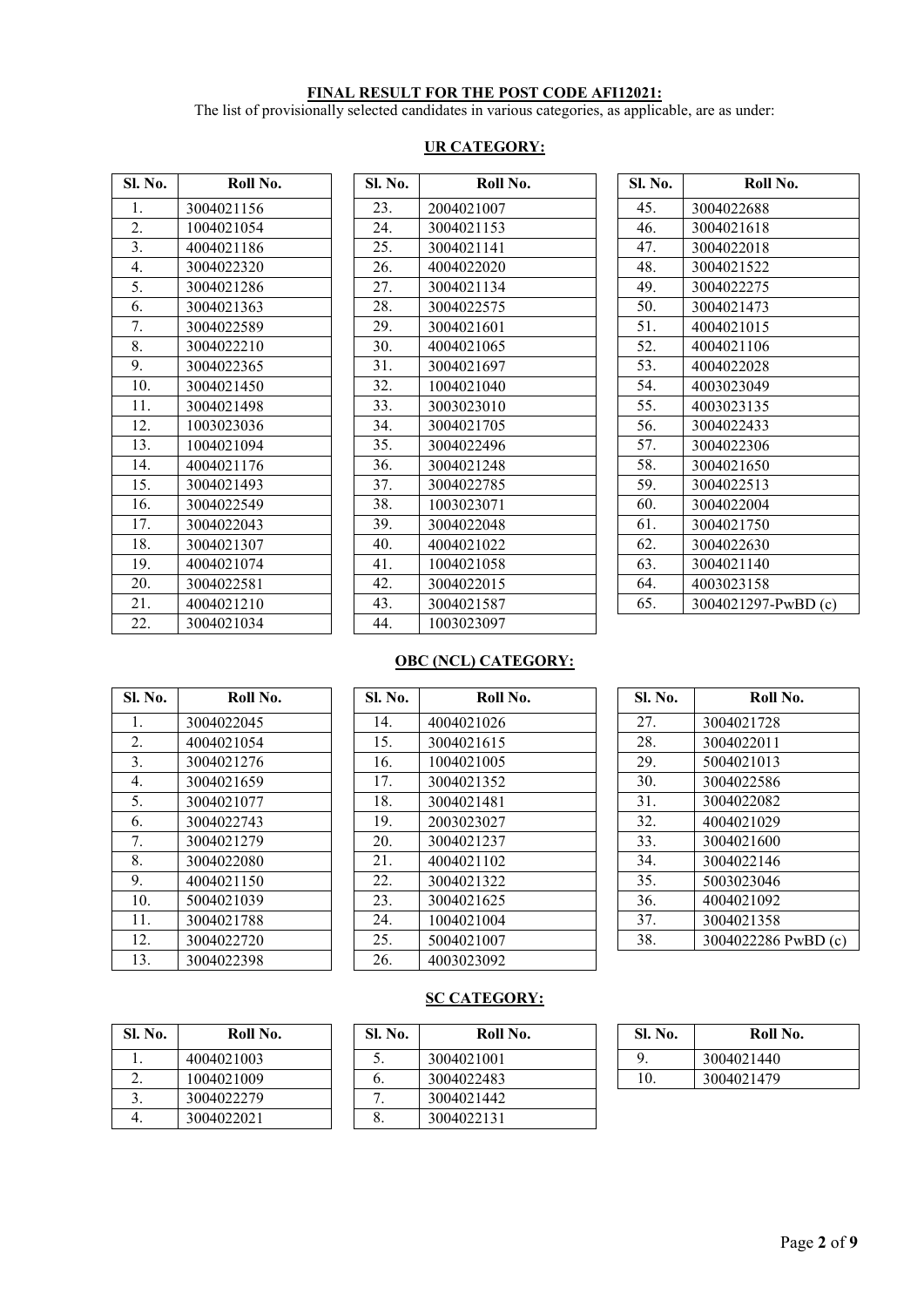## **FINAL RESULT FOR THE POST CODE AFI12021:**

## **ST CATEGORY:**

| Sl. No. | Roll No.   | Sl. No. | Roll       |
|---------|------------|---------|------------|
|         | 5004021019 | 7       | 3004022074 |
| 2.      | 3004022062 | 8.      | 4004021001 |
| 3.      | 3004022287 | 9.      | 3004021144 |
| 4.      | 3004021569 | 10.     | 3004022295 |
| 5.      | 3004021327 | 11.     | 3004022049 |
| 6.      | 4004021141 | 12.     | 3004022399 |

| Sl. No. | Roll No.   | <b>Sl. No.</b> | Roll No.   | Sl. No. | Roll No.   |
|---------|------------|----------------|------------|---------|------------|
|         | 5004021019 |                | 3004022074 | 13.     | 3004022283 |
|         | 3004022062 | 8.             | 4004021001 | 14.     | 3004022192 |
|         | 3004022287 | 9.             | 3004021144 | 15.     | 3004022364 |
| 4.      | 3004021569 | 10.            | 3004022295 | 16.     | 1004021081 |
| 5.      | 3004021327 | 11.            | 3004022049 | 17.     | 3004021033 |
| 6.      | 4004021141 | 12.            | 3004022399 |         |            |

| Sl. No. | Roll No.   |
|---------|------------|
| 13.     | 3004022283 |
| 14.     | 3004022192 |
| 15.     | 3004022364 |
| 16.     | 1004021081 |
| $17 \,$ | 3004021033 |

## **EWS CATEGORY:\***

| <b>Sl. No.</b> | Roll No.   | <b>Sl. No.</b> | Roll No.   |
|----------------|------------|----------------|------------|
|                | 3004021668 | o.             | 2004021023 |
| 2.             | 3004021446 | ٠.             | 2003023052 |
|                | 3004022765 |                |            |
| 4.             | 3004021766 |                |            |
|                | 4004021203 |                |            |

| Sl. No. | Roll No.   |
|---------|------------|
| h.      | 2004021023 |
|         | 2003023052 |

\*07 vacancies in EWS category could not be filled due to non-availability of suitable candidates.

# **FINAL RESULT FOR THE POST CODE AMA12021:**

The list of provisionally selected candidates in various categories, as applicable, are as under:

## **UR CATEGORY:**

| Sl. No. | Roll No.   |     | Sl. No. | Roll       |
|---------|------------|-----|---------|------------|
| 1.      | 3005023523 | 8.  |         | 3005023667 |
| 2.      | 3005023325 | 9.  |         | 3005023584 |
| 3.      | 3005023592 | 10. |         | 3005023550 |
| 4.      | 3005023694 | 11. |         | 2005023011 |
| 5.      | 3005023330 | 12. |         | 3005023085 |
| 6.      | 2005023031 | 13. |         | 3005023347 |
| 7.      | 3005023125 | 14. |         | 3005023515 |

| Sl. No. | Roll No.   | <b>Sl. No.</b> | Roll No.   | <b>Sl. No.</b> | Roll No.            |
|---------|------------|----------------|------------|----------------|---------------------|
|         | 3005023523 | 8.             | 3005023667 | 15.            | 3005023551          |
| 2.      | 3005023325 |                | 3005023584 | 16.            | 3005023375          |
| 3.      | 3005023592 | 10.            | 3005023550 | 17.            | 3005023651          |
| 4.      | 3005023694 | 11.            | 2005023011 | 18.            | 3005023066          |
| 5.      | 3005023330 | 12.            | 3005023085 | 19.            | 3005023401-PwBD (c) |
| 6.      | 2005023031 | 13.            | 3005023347 |                |                     |
|         | 3005023125 | 14.            | 3005023515 |                |                     |

| Sl. No. | Roll No.            |
|---------|---------------------|
| 15.     | 3005023551          |
| 16.     | 3005023375          |
| 17.     | 3005023651          |
| 18.     | 3005023066          |
| 19.     | 3005023401-PwBD (c) |

### **OBC (NCL) CATEGORY:**

| Sl. No.        | Roll No.   | Sl. No. | Roll No.   | Sl. No. | Roll No.   |
|----------------|------------|---------|------------|---------|------------|
|                | 2005023008 | J.      | 3005023297 |         | 3005023276 |
| <u>.</u>       | 2005023021 | b.      | 3005023603 | 10.     | 3005023716 |
| J.             | 3005023596 |         | 3005023778 |         | 3005023142 |
| $\Delta$<br>᠇. | 2005023013 | ο.      | 3005023055 |         |            |

## **SC CATEGORY:**

| <b>SI. No.</b> | Roll No.   | No.<br>SI. | Roll No.   | CΠ<br>No.<br>эь. | Roll No.   |
|----------------|------------|------------|------------|------------------|------------|
| . .            | 3005023681 | <u>.</u>   | 3005023718 | <u>.</u>         | 3005023742 |

## **ST CATEGORY:**

| Sl. No.  | Roll No.   | <b>Sl. No.</b> | Roll No.   | SI.<br>No. | Roll No.   |
|----------|------------|----------------|------------|------------|------------|
| . .      | 3005023652 | <u>.</u>       | 3005023698 | <u>.</u>   | 3005023317 |
| <u>.</u> | 3005023254 | Η.             | 3005023005 |            |            |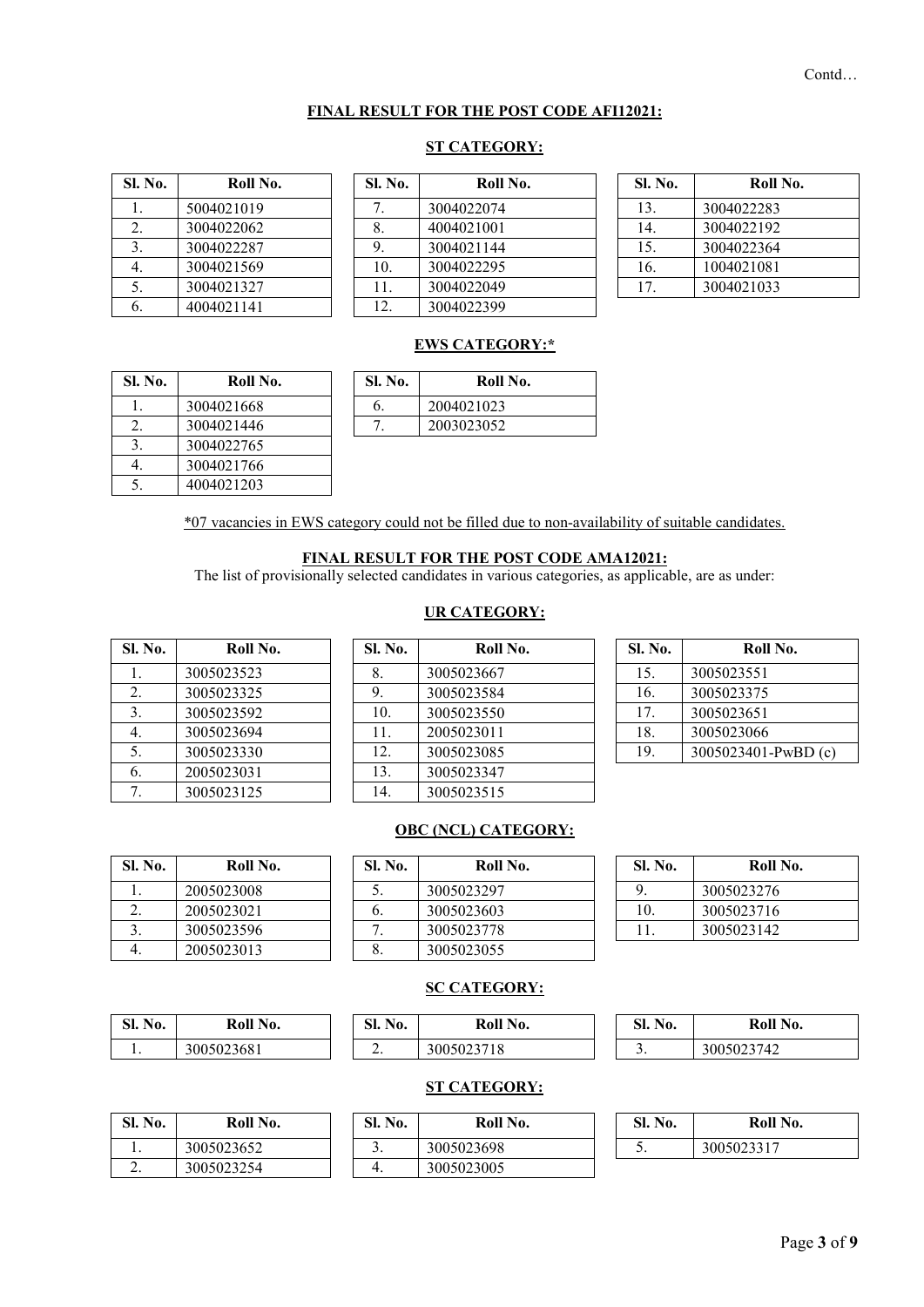### **FINAL RESULT FOR THE POST CODE AMA12021:**

## **EWS CATEGORY:**

| Sl. No. | Roll No.   | <b>Sl. No.</b> | Roll No.   |
|---------|------------|----------------|------------|
|         | 3005023510 | J.             | 3005023344 |
| ـ.      | 3005023503 |                | 3005023226 |

## **FINAL RESULT FOR THE POST CODE AMC12021:**

The list of provisionally selected candidates in various categories, as applicable, are as under:

## **UR CATEGORY:**

| Sl. No.  | Roll No.   | <b>Sl. No.</b> | Roll No.   | Sl. No. | Roll No.   |
|----------|------------|----------------|------------|---------|------------|
|          | 3005022118 |                | 3005022159 |         | 3005022035 |
| <u>.</u> | 3005022131 | <u>.</u>       | 2005022056 |         |            |
| ຸ        | 2005022059 | o.             | 3005022080 |         |            |

| l. No.  | Roll No.   | <b>Sl. No.</b> | Roll No.   | <b>Sl. No.</b> | Rol        |
|---------|------------|----------------|------------|----------------|------------|
| $\cdot$ | 3005022118 |                | 3005022159 |                | 3005022035 |
| ۷.      | 3005022131 | <u>.</u>       | 2005022056 |                |            |
| . ر     | 2005022059 | o.             | 3005022080 |                |            |

| Sl. No. | Roll No.   |
|---------|------------|
|         | 3005022035 |

### **OBC (NCL) CATEGORY:**

| <b>SI. No.</b> | Roll No.   |
|----------------|------------|
|                | 3005022070 |
|                | 3005022040 |
|                | 3005022065 |

## **SC CATEGORY:**

| <b>Sl. No.</b> | Roll No.   |
|----------------|------------|
|                | 2005022035 |

### **ST CATEGORY:**

| SI. N<br>√0. | Roll No.   |
|--------------|------------|
|              | .005022141 |

### **EWS CATEGORY:**

| SI. No. | Roll No.   |
|---------|------------|
|         | 5005022045 |

## **FINAL RESULT FOR THE POST CODE AMD12021:**

The list of provisionally selected candidates in various categories, as applicable, are as under:

## **UR CATEGORY:**

| <b>Sl. No.</b> | Roll No.   | <b>Sl. No.</b> | Roll No.   | <b>Sl. No.</b> | Roll No.       |
|----------------|------------|----------------|------------|----------------|----------------|
| 1.             | 3003023343 | 16.            | 3003021185 | 31.            | 3003022044     |
| 2.             | 3003022702 | 17.            | 3003022562 | 32.            | 4003021128     |
| 3.             | 3003022328 | 18.            | 3002022017 | 33.            | 4003021195     |
| 4.             | 3003023350 | 19.            | 1002022078 | 34.            | 3003021018     |
| 5.             | 3003021216 | 20.            | 4003021196 | 35.            | 3003021359     |
| 6.             | 4002022169 | 21.            | 3003023398 | 36.            | 3003022116     |
| 7.             | 3002023768 | 22.            | 3003022361 | 37.            | 3002023425     |
| 8.             | 4003021038 | 23.            | 3003022256 | 38.            | 4003021160     |
| 9.             | 3003021353 | 24.            | 3003021375 | 39.            | 3003023133-PwB |
| 10.            | 3003023175 | 25.            | 3003021090 | 40.            | 3003022049-PwB |
| 11.            | 1002022072 | 26.            | 3003023026 | 41.            | 3003021223-ESM |
| 12.            | 1003021103 | 27.            | 2002022050 | 42.            | 3003021721-PwB |
| 13.            | 5003022032 | 28.            | 3003023296 | 43.            | 3003023098-PwB |
| 14.            | 4003021015 | 29.            | 4003021130 | 44.            | 3002023564-PwB |
| 15.            | 3003022458 | 30.            | 3002023341 |                |                |

| I. IVO.          | KOH IVO.   | 51. IVO. | KOII IVO.  | <b>SI. IVO.</b> | KOH IVO.              |
|------------------|------------|----------|------------|-----------------|-----------------------|
| 1.               | 3003023343 | 16.      | 3003021185 | 31.             | 3003022044            |
| 2.               | 3003022702 | 17.      | 3003022562 | 32.             | 4003021128            |
| 3.               | 3003022328 | 18.      | 3002022017 | 33.             | 4003021195            |
| 4.               | 3003023350 | 19.      | 1002022078 | 34.             | 3003021018            |
| 5.               | 3003021216 | 20.      | 4003021196 | 35.             | 3003021359            |
| 6.               | 4002022169 | 21.      | 3003023398 | 36.             | 3003022116            |
| $\overline{7}$ . | 3002023768 | 22.      | 3003022361 | 37.             | 3002023425            |
| 8.               | 4003021038 | 23.      | 3003022256 | 38.             | 4003021160            |
| 9.               | 3003021353 | 24.      | 3003021375 | 39.             | 3003023133-PwBD (c)   |
| 10.              | 3003023175 | 25.      | 3003021090 | 40.             | 3003022049-PwBD (b)   |
| 11.              | 1002022072 | 26.      | 3003023026 | 41.             | 3003021223-ESM        |
| 12.              | 1003021103 | 27.      | 2002022050 | 42.             | 3003021721-PwBD (d&e) |
| 13.              | 5003022032 | 28.      | 3003023296 | 43.             | 3003023098-PwBD (a)   |
| 14.              | 4003021015 | 29.      | 4003021130 | 44.             | 3002023564-PwBD (a)   |
| 15.              | 3003022458 | 30.      | 3002023341 |                 |                       |
|                  |            |          |            |                 |                       |

| Sl. No. | Roll No.              |
|---------|-----------------------|
| 31.     | 3003022044            |
| 32.     | 4003021128            |
| 33.     | 4003021195            |
| 34.     | 3003021018            |
| 35.     | 3003021359            |
| 36.     | 3003022116            |
| 37.     | 3002023425            |
| 38.     | 4003021160            |
| 39.     | 3003023133-PwBD (c)   |
| 40.     | 3003022049-PwBD (b)   |
| 41.     | 3003021223-ESM        |
| 42.     | 3003021721-PwBD (d&e) |
| 43.     | 3003023098-PwBD (a)   |
| 44.     | 3002023564-PwBD (a)   |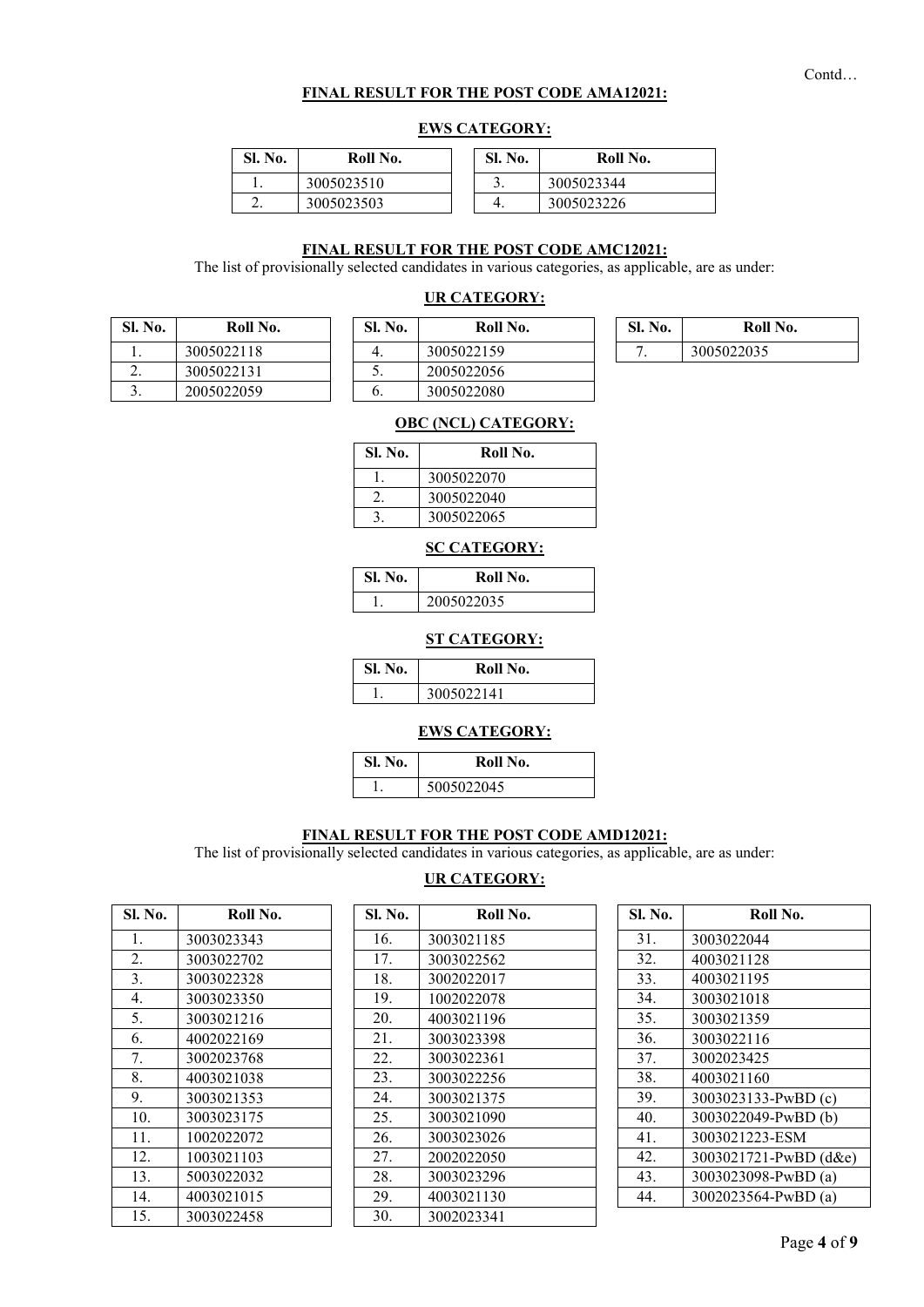## **FINAL RESULT FOR THE POST CODE AMD12021:**

## **OBC (NCL) CATEGORY:**

| Sl. No. | Roll No.   | Sl. No. | Roll       |
|---------|------------|---------|------------|
| 1.      | 3003022322 | 10.     | 3003022048 |
| 2.      | 3003023167 | 11.     | 3003021106 |
| 3.      | 3003023097 | 12.     | 3003021081 |
| 4.      | 2003022001 | 13.     | 2002023035 |
| 5.      | 3003021404 | 14.     | 3003021427 |
| 6.      | 1003021105 | 15.     | 3003021701 |
| 7.      | 3003021116 | 16.     | 3003023485 |
| 8.      | 4003021047 | 17.     | 3002023224 |
| 9.      | 5003022017 | 18.     | 3003021510 |

| Sl. No. | Roll No.   | Sl. No. | Roll No.   | Sl. No. | Roll No.            |
|---------|------------|---------|------------|---------|---------------------|
| 1.      | 3003022322 | 10.     | 3003022048 | 19.     | 3003023086          |
| 2.      | 3003023167 | 11.     | 3003021106 | 20.     | 3003022683          |
| 3.      | 3003023097 | 12.     | 3003021081 | 21.     | 3002023180          |
| 4.      | 2003022001 | 13.     | 2002023035 | 22.     | 1002022085          |
| 5.      | 3003021404 | 14.     | 3003021427 | 23.     | 3003021237          |
| 6.      | 1003021105 | 15.     | 3003021701 | 24.     | 1003021053-PwBD (b) |
| 7.      | 3003021116 | 16.     | 3003023485 | 25.     | 3003021398-PwBD (a) |
| 8.      | 4003021047 | 17.     | 3002023224 | 26.     | 3002023702-PwBD (a) |
| 9.      | 5003022017 | 18.     | 3003021510 |         |                     |

| Sl. No. | Roll No.            |
|---------|---------------------|
| 19.     | 3003023086          |
| 20.     | 3003022683          |
| 21.     | 3002023180          |
| 22.     | 1002022085          |
| 23.     | 3003021237          |
| 24.     | 1003021053-PwBD (b) |
| 25.     | 3003021398-PwBD (a) |
| 26.     | 3002023702-PwBD (a) |

### **SC CATEGORY:**

| Sl. No.  | Roll No.   | <b>Sl. No.</b> | Roll No.   | <b>Sl. No.</b> | Roll No.                 |
|----------|------------|----------------|------------|----------------|--------------------------|
| . .      | 3002023152 |                | 3003023461 |                | $4003022113$ -PwBD $(b)$ |
| <u>.</u> | 1002023081 | <u>.</u>       | 3003023353 |                |                          |
| J .      | 3003023462 |                | 4003021183 |                |                          |

### **ST CATEGORY:**

| <b>Sl. No.</b> | Roll No.   | <b>Sl. No.</b> | Roll       |
|----------------|------------|----------------|------------|
|                | 3003021775 |                | 4003022164 |
|                | 3003021336 | n.             | 3003023705 |
|                | 3002023696 |                | 3003021258 |
|                | 3002023464 | -8.            | 3003022515 |

| Sl. No.  | Roll No.   | Sl. No. | Roll No.   | Sl. No. | Roll No.   |
|----------|------------|---------|------------|---------|------------|
|          |            |         |            |         |            |
|          | 3003021775 | C.      | 4003022164 |         | 1003021080 |
| <u>.</u> | 3003021336 | O.      | 3003023705 | 10.     | 4002022046 |
|          | 3002023696 |         | 3003021258 | 11.     | 3003021010 |
|          | 3002023464 | 8.      | 3003022515 |         |            |

| <b>SI. No.</b> | Roll No.   |
|----------------|------------|
| 9              | 1003021080 |
| 10.            | 4002022046 |
|                | 3003021010 |

### **EWS CATEGORY:**

| Sl. No.  | Roll No.   | <b>Sl. No.</b> | Roll No.   | Sl. No. | Roll No.   |
|----------|------------|----------------|------------|---------|------------|
| . .      | 3003023089 |                | 4003022068 |         | 4003021133 |
| <u>.</u> | 4003021149 | <u>.</u>       | 4003021110 | o.      | 4002022200 |
| <u>.</u> | 1003021052 | o.             | 3003023344 |         | 3003022321 |

## **FINAL RESULT FOR THE POST CODE AME12021:**

The list of provisionally selected candidates in various categories, as applicable, are as under:

| <b>UR CATEGORY:</b> |  |  |  |
|---------------------|--|--|--|
|                     |  |  |  |

| Sl. No. | Roll No.   | Sl. No. | Roll       |
|---------|------------|---------|------------|
| 1.      | 1005023077 | 8.      | 1005023033 |
| 2.      | 1006021076 | 9.      | 1006021041 |
| 3.      | 1005023058 | 10.     | 1005023082 |
| 4.      | 1006021009 | 11.     | 2006021007 |
| 5.      | 1005023046 | 12.     | 1005023022 |
| 6.      | 1006021110 | 13.     | 1005023032 |
| 7.      | 2006021039 | 14.     | 1006021016 |

| Sl. No. | Roll No.   | <b>Sl. No.</b> | Roll No.   | Sl. No. | Roll No.   |
|---------|------------|----------------|------------|---------|------------|
|         | 1005023077 | 8.             | 1005023033 | 15.     | 5006021028 |
| 2.      | 1006021076 | 9.             | 1006021041 | 16.     | 1006021084 |
| 3.      | 1005023058 | 10.            | 1005023082 | 17.     | 2006021056 |
| 4.      | 1006021009 | 11.            | 2006021007 | 18.     | 1005023065 |
| 5.      | 1005023046 | 12.            | 1005023022 | 19.     | 1006021027 |
| 6.      | 1006021110 | 13.            | 1005023032 |         |            |
| 7.      | 2006021039 | 14.            | 1006021016 |         |            |
|         |            |                |            |         |            |

| Sl. No. | Roll No.   |
|---------|------------|
| 15.     | 5006021028 |
| 16.     | 1006021084 |
| 17.     | 2006021056 |
| 18.     | 1005023065 |
| 19.     | 1006021027 |

## **OBC (NCL) CATEGORY:**

| Sl. No. | Roll No.   | <b>Sl. No.</b> | Roll       |
|---------|------------|----------------|------------|
|         | 1005023067 |                | 1005023003 |
|         | 1006021014 | n.             | 2006021019 |
|         | 1006021097 |                | 2006021012 |
|         | 1005023035 | 8.             | 1005023089 |

| Sl. No.  | Roll No.   | <b>Sl. No.</b> | Roll No.   | <b>Sl. No.</b> | Roll No.   |
|----------|------------|----------------|------------|----------------|------------|
|          | 1005023067 | J.             | 1005023003 |                | 1005023064 |
| <u>.</u> | 1006021014 | b.             | 2006021019 | 10.            | 1006021065 |
| J.       | 1006021097 | . .            | 2006021012 |                |            |
|          | 1005023035 | 8.             | 1005023089 |                |            |

| <b>SL No.</b> | Roll No.   |  |  |  |
|---------------|------------|--|--|--|
| 9             | 1005023064 |  |  |  |
| 10            | 1006021065 |  |  |  |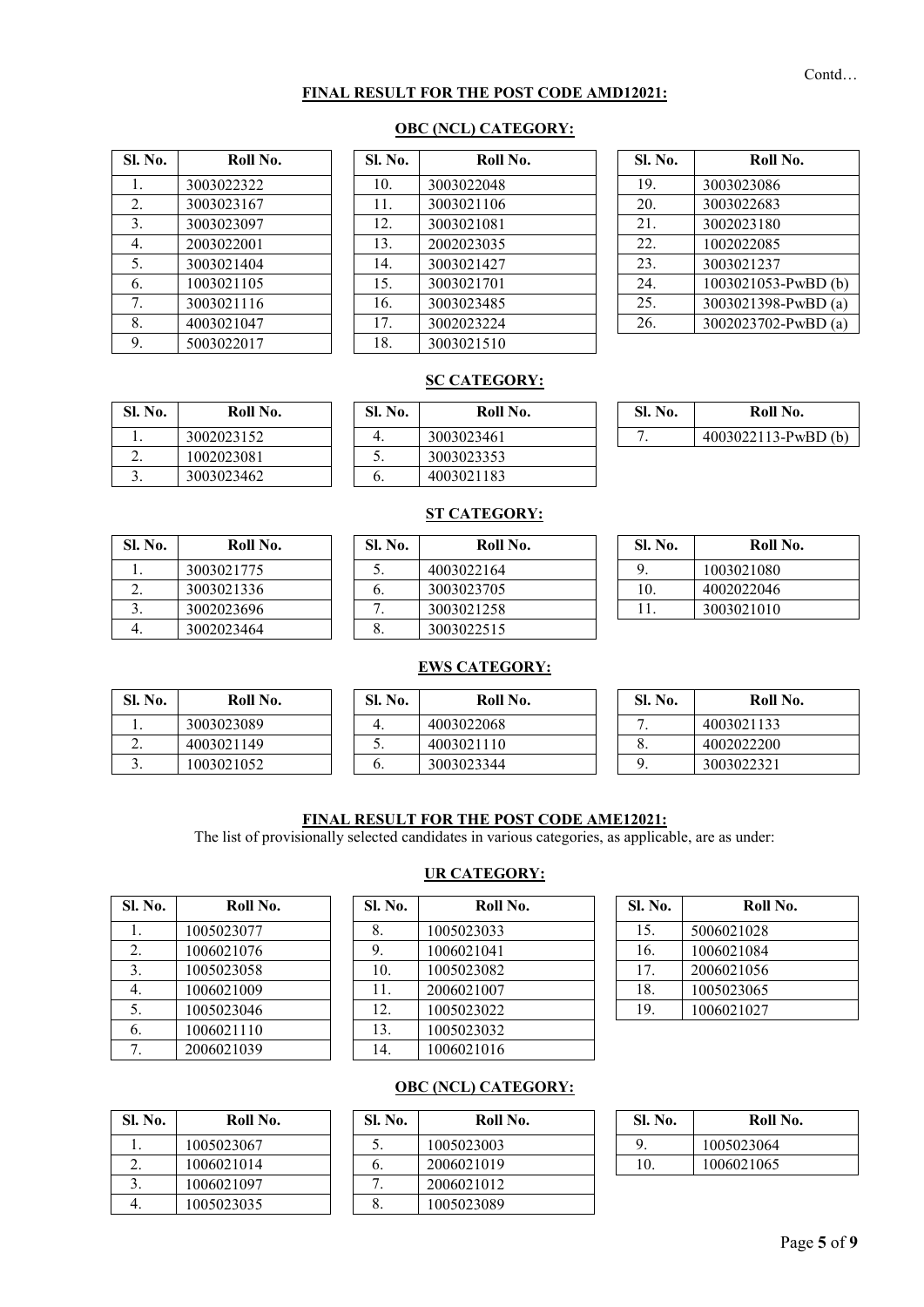## **FINAL RESULT FOR THE POST CODE AME12021:**

## **SC CATEGORY:**

| Sl. No. | Roll No.   |
|---------|------------|
|         | 1005023001 |
|         | 1005023034 |
|         | 1005023043 |

### **ST CATEGORY:**

| Sl. No. | Roll No.   | <b>Sl. No.</b> | Roll No.   |
|---------|------------|----------------|------------|
|         | 1006021083 |                | 1005023074 |
| ـ.      | 5006021027 |                | 2006021020 |

## **EWS CATEGORY:**

\*04 vacancies in EWS category could not be filled due to non-availability of suitable candidates.

## **FINAL RESULT FOR THE POST CODE AOB12021:**

The list of provisionally selected candidates in various categories, as applicable, are as under:

### **UR CATEGORY:**

| Sl. No.  | Roll No.   | No.<br>SI. | Roll No.   | SI. I<br>No. | Roll No.   |
|----------|------------|------------|------------|--------------|------------|
| . .      | 5005023045 | <u>.</u>   | 5005023026 | <u>.</u>     | 5005023007 |
| <u>.</u> | 5005023006 | . .        | 5005023020 |              |            |

### **OBC (NCL) CATEGORY:**

| Sl. No. | Roll No.   |
|---------|------------|
|         | 5005023047 |
|         | 5005023029 |

## **SC CATEGORY:**

| Sl. No. | Roll No.   |
|---------|------------|
|         | 5005023031 |

### **FINAL RESULT FOR THE POST CODE AOT12021:**

The list of provisionally selected candidates in various categories, as applicable, are as under:

### **UR CATEGORY:**

| Sl. No. | Roll No.   |
|---------|------------|
|         | 2007022020 |
|         | 5007021010 |
|         | 2007021041 |

### **OBC (NCL) CATEGORY:**

| Sl. No. | Roll No.   |
|---------|------------|
|         | 5007023020 |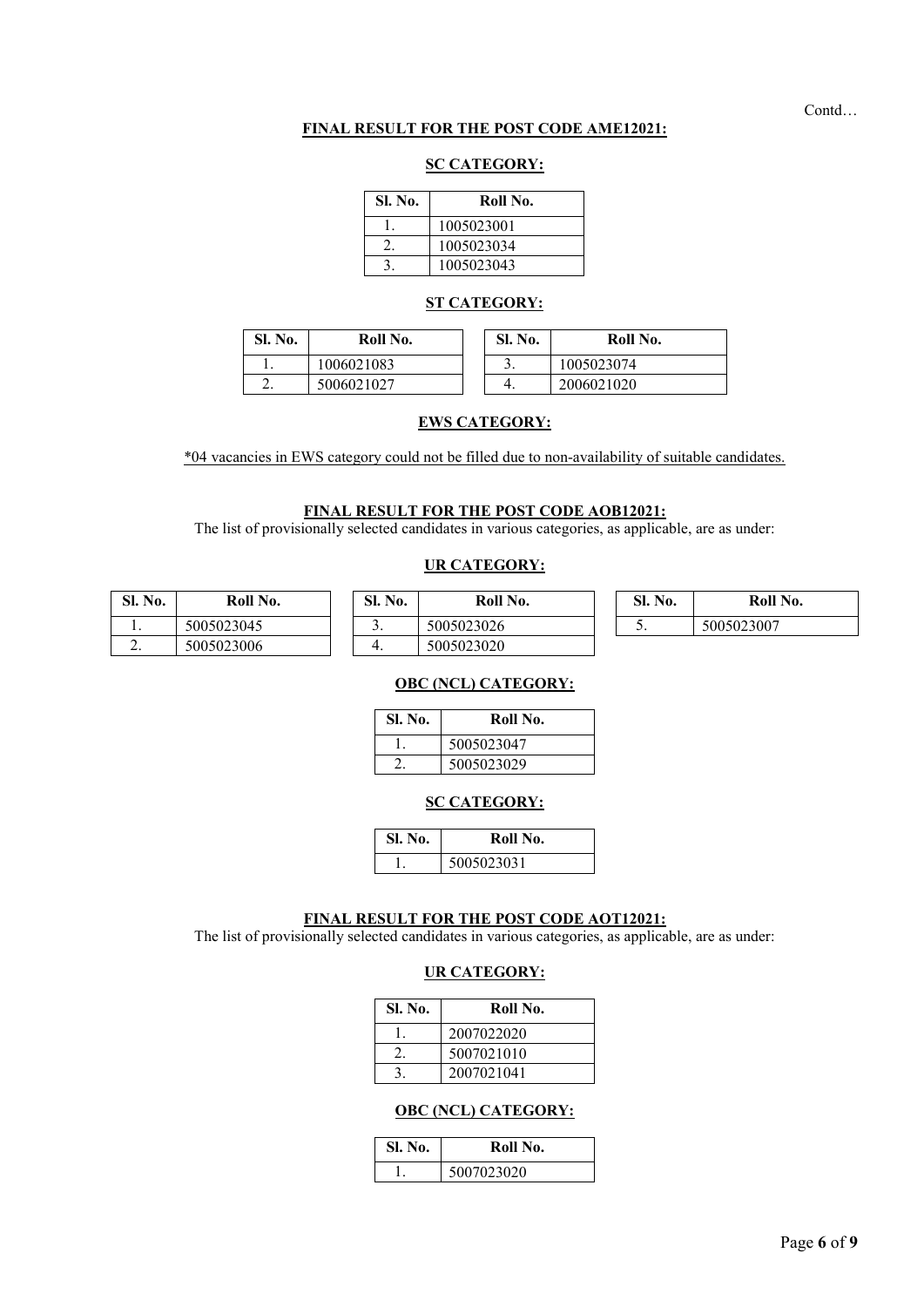# **FINAL RESULT FOR THE POST CODE ATC12021:**

The list of provisionally selected candidates in various categories, as applicable, are as under:

## **UR CATEGORY:**

| <b>Sl. No.</b> | Roll No.   | <b>Sl. No.</b> | Roll No.   | Sl. No. | Roll No.   |
|----------------|------------|----------------|------------|---------|------------|
| . .            | 1004022093 | ັ              | 1004022061 | ، ب     | 1004022033 |
| <u>.</u>       | 4004022200 |                | 4004022118 | v.      | 1004022067 |

## **OBC (NCL) CATEGORY:**

| <b>Sl. No.</b> | Roll No.   |
|----------------|------------|
|                | 4004022132 |
|                | 4004022116 |

## **FINAL RESULT FOR THE POST CODE ATI12021:**

The list of provisionally selected candidates in various categories, as applicable, are as under:

| Sl. No. | Roll No.   | Sl. No. | Roll       |
|---------|------------|---------|------------|
| 1.      | 1006023071 | 14.     | 2006023062 |
| 2.      | 2006023021 | 15.     | 1006023028 |
| 3.      | 2006023026 | 16.     | 2006023008 |
| 4.      | 5006023023 | 17.     | 2006023006 |
| 5.      | 2006023010 | 18.     | 2006023005 |
| 6.      | 1006023038 | 19.     | 5006023042 |
| 7.      | 1006023027 | 20.     | 2006023063 |
| 8.      | 1006023080 | 21.     | 1006023056 |
| 9.      | 2006023025 | 22.     | 5006023050 |
| 10.     | 1006023096 | 23.     | 2006023035 |
| 11.     | 1006023016 | 24.     | 5006023031 |
| 12.     | 2006023043 | 25.     | 1006023041 |
| 13.     | 2006023034 | 26.     | 2006023061 |

## **UR CATEGORY:**

| Sl. No. | Roll No.   | <b>Sl. No.</b> | Roll No.   | Sl. No. | Roll No.   |
|---------|------------|----------------|------------|---------|------------|
| 1.      | 1006023071 | 14.            | 2006023062 | 27.     | 2006023039 |
| 2.      | 2006023021 | 15.            | 1006023028 | 28.     | 2006023022 |
| 3.      | 2006023026 | 16.            | 2006023008 | 29.     | 5006023013 |
| 4.      | 5006023023 | 17.            | 2006023006 | 30.     | 1006023090 |
| 5.      | 2006023010 | 18.            | 2006023005 | 31.     | 1006023020 |
| 6.      | 1006023038 | 19.            | 5006023042 | 32.     | 1006023029 |
| 7.      | 1006023027 | 20.            | 2006023063 | 33.     | 2006023040 |
| 8.      | 1006023080 | 21.            | 1006023056 | 34.     | 1006023047 |
| 9.      | 2006023025 | 22.            | 5006023050 | 35.     | 1006023006 |
| 10.     | 1006023096 | 23.            | 2006023035 | 36.     | 2006023037 |
| 11.     | 1006023016 | 24.            | 5006023031 | 37.     | 5006023040 |
| 12.     | 2006023043 | 25.            | 1006023041 | 38.     | 1006023077 |
| 13.     | 2006023034 | 26.            | 2006023061 |         |            |

| <b>SI. No.</b> | Roll No.   |
|----------------|------------|
| 27.            | 2006023039 |
| 28.            | 2006023022 |
| 29.            | 5006023013 |
| 30.            | 1006023090 |
| 31.            | 1006023020 |
| 32.            | 1006023029 |
| 33.            | 2006023040 |
| 34.            | 1006023047 |
| 35.            | 1006023006 |
| 36.            | 2006023037 |
| 37.            | 5006023040 |
| 38.            | 1006023077 |

#### **OBC (NCL) CATEGORY:**

| <b>Sl. No.</b> | Roll No.   | <b>Sl. No.</b> | Roll No.   | Sl. No. | Roll No.   |
|----------------|------------|----------------|------------|---------|------------|
| 1.             | 5006023029 | 8.             | 1006023058 | 15.     | 1006023063 |
| 2.             | 1006023089 | 9.             | 5006023035 | 16.     | 1006023030 |
| 3.             | 5006023034 | 10.            | 1006023048 |         |            |
| 4.             | 2006023050 | 11.            | 5006023047 |         |            |
| 5.             | 1006023040 | 12.            | 1006023012 |         |            |
| 6.             | 2006023058 | 13.            | 5006023014 |         |            |
| 7              | 2006023018 | 14.            | 2006023049 |         |            |

| I. NO. | KOII NO.   | 51. NO. | KOII NO.   | <b>SL NO.</b> | ROIL       |
|--------|------------|---------|------------|---------------|------------|
| 1.     | 5006023029 | 8.      | 1006023058 | 15.           | 1006023063 |
| 2.     | 1006023089 | 9.      | 5006023035 | 16.           | 1006023030 |
| 3.     | 5006023034 | 10.     | 1006023048 |               |            |
| 4.     | 2006023050 | 11.     | 5006023047 |               |            |
| 5.     | 1006023040 | 12.     | 1006023012 |               |            |
| 6.     | 2006023058 | 13.     | 5006023014 |               |            |
| 7.     | 2006023018 | 14.     | 2006023049 |               |            |

| Sl. No. | Roll No.   |
|---------|------------|
| 15.     | 1006023063 |
| 16.     | 1006023030 |

\*05 vacancies in OBC-NCL category could not be filled due to non-availability of suitable candidates.

## **SC CATEGORY:**

| Sl. No.    | Roll No.   | SL <sub>1</sub><br>$\mathbf{N_0}$ | Roll No.   | SI.<br>No. | Roll No.   |
|------------|------------|-----------------------------------|------------|------------|------------|
| . .        | 2006023048 | ັ                                 | 1006023022 | J,         | 2006023023 |
| , <u>,</u> | 2006023047 | . .                               | 1006023049 |            |            |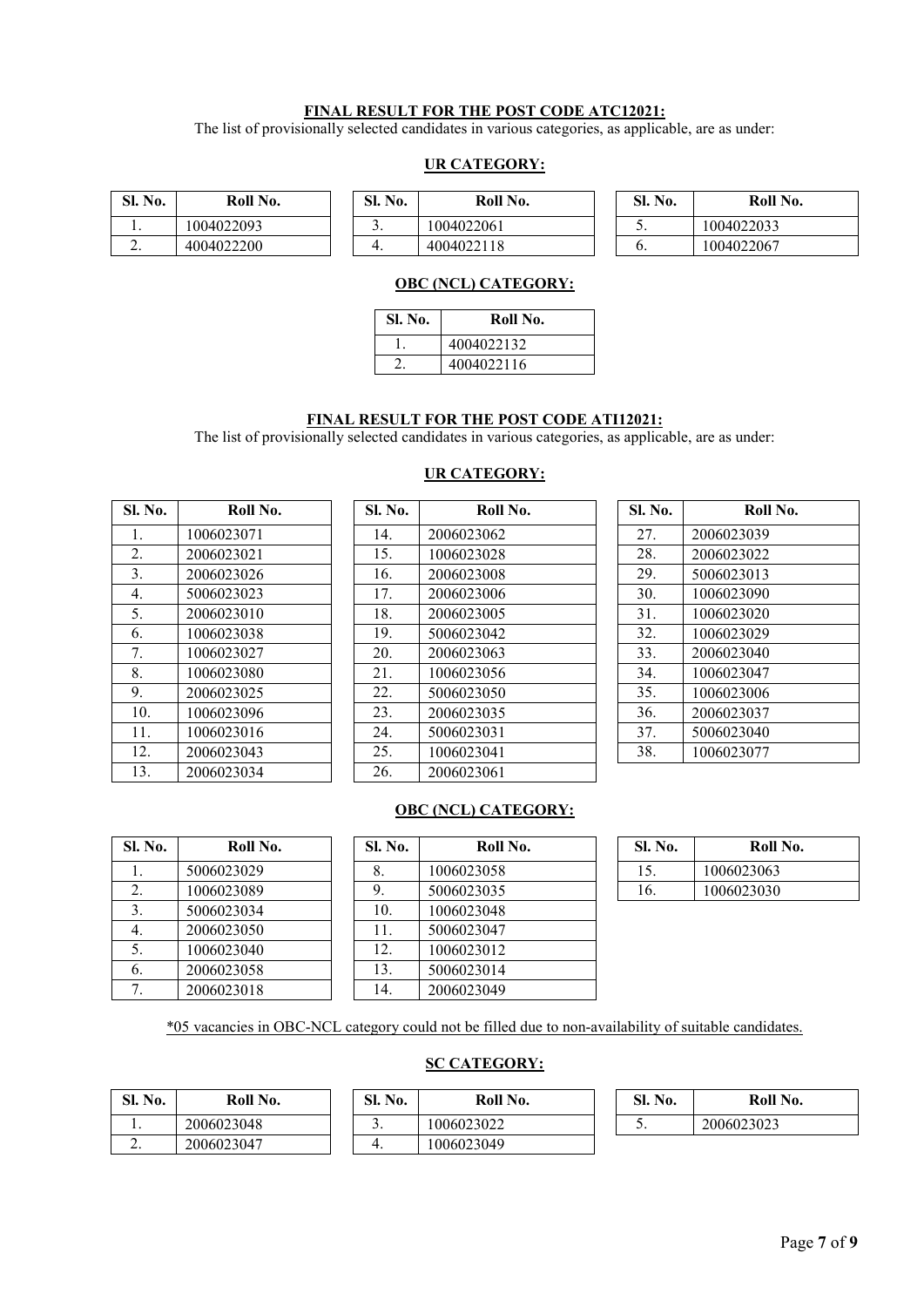### **FINAL RESULT FOR THE POST CODE ATI12021:**

## **ST CATEGORY:**

| Sl. No.  | Roll No.   | <b>Sl. No.</b> | Roll No.   | Sl. No. | Roll No.   |
|----------|------------|----------------|------------|---------|------------|
| . .      | 5006023001 | 4.             | 5006023043 |         | 5006023008 |
| ٠.       | 1006023095 | ◡.             | 5006023024 |         |            |
| <u>.</u> | 1006023051 | o.             | 5006023006 |         |            |

\*02 vacancies in ST category could not be filled due to non-availability of suitable candidates.

## **EWS CATEGORY:**

\*08 vacancies in EWS category could not be filled due to non-availability of suitable candidates.

#### **FINAL RESULT FOR THE POST CODE ATO12021:**

The list of provisionally selected candidates in various categories, as applicable, are as under:

| Sl. No. | Roll No.   |
|---------|------------|
|         | 3031013145 |
| 2.      | 3002021706 |
| 3.      | 3031013332 |
| 4       | 3001021671 |
| 5.      | 3001022372 |
| 6.      | 1031013063 |
|         | 3002022751 |

### **UR CATEGORY:**

| Sl. No. | Roll No.   | <b>Sl. No.</b> | Roll No.   | <b>Sl. No.</b> | Roll No.            |
|---------|------------|----------------|------------|----------------|---------------------|
|         | 3031013145 | 8.             | 3002022131 | 15.            | 3001023187-PwBD (c) |
| 2.      | 3002021706 | 9.             | 1001022072 | 16.            | 3002022731-PwBD (b) |
| 3.      | 3031013332 | 10.            | 1001022087 | 17.            | 4001021006-PwBD (c) |
| 4.      | 3001021671 | 11.            | 4031013031 | 18.            | 3001022063-PwBD (b) |
|         | 3001022372 | 12.            | 5001021033 | 19.            | 3001023488-PwBD (b) |
| 6.      | 1031013063 | 13.            | 1001021017 | 20.            | 3001023161-PwBD (a) |
|         | 3002022751 | 14.            | 3031013487 | 21.            | 3001023624-ESM      |

| Sl. No. | Roll No.            |
|---------|---------------------|
| 15.     | 3001023187-PwBD (c) |
| 16.     | 3002022731-PwBD (b) |
| 17.     | 4001021006-PwBD (c) |
| 18.     | 3001022063-PwBD (b) |
| 19.     | 3001023488-PwBD (b) |
| 20.     | 3001023161-PwBD (a) |
| 21.     | 3001023624-ESM      |

## **OBC (NCL) CATEGORY:**

| <b>Sl. No.</b> | Roll No.   | Sl. No.       | Roll No.   | Sl. No. | Roll No.   |
|----------------|------------|---------------|------------|---------|------------|
| .,             | 3001022041 | J.            | 4031012143 |         | 3002022169 |
| <u>.</u>       | 3001022215 | b.            | 3001023521 | 10.     | 3031012362 |
| . ب            | 3001021233 |               | 5001022011 |         | 3001022580 |
| -4.            | 5001022010 | $\circ$<br>o. | 3001022603 |         |            |

### **SC CATEGORY:**

| No.<br>m<br>ы. | Roll No.   | m<br>$\mathbf{H}$<br>N0.<br>ы. | Roll No.         | No.<br>CТ<br>эь. | Roll No.   |
|----------------|------------|--------------------------------|------------------|------------------|------------|
| . .            | 3001022445 | <u>.</u>                       | J31012077<br>103 | <u>.</u>         | 1001022043 |

#### **ST CATEGORY:**

| Sl. No.    | Roll No.   | Sl. No.  | Roll No.   | Sl. No.  | Roll No.   |
|------------|------------|----------|------------|----------|------------|
| $\cdot$    | 4001022177 | <u>.</u> | 3001021112 | <u>.</u> | 3031013448 |
| <u>.</u> . | 3001021183 | 4.       | 1001021053 |          |            |

## **EWS CATEGORY:**

| Sl. No. | Roll No.   | Sl. No. | Roll No.   |
|---------|------------|---------|------------|
|         | 3031013698 | J .     | 3031013503 |
| ـ.      | 3001022401 | Ť.      | 3001023253 |